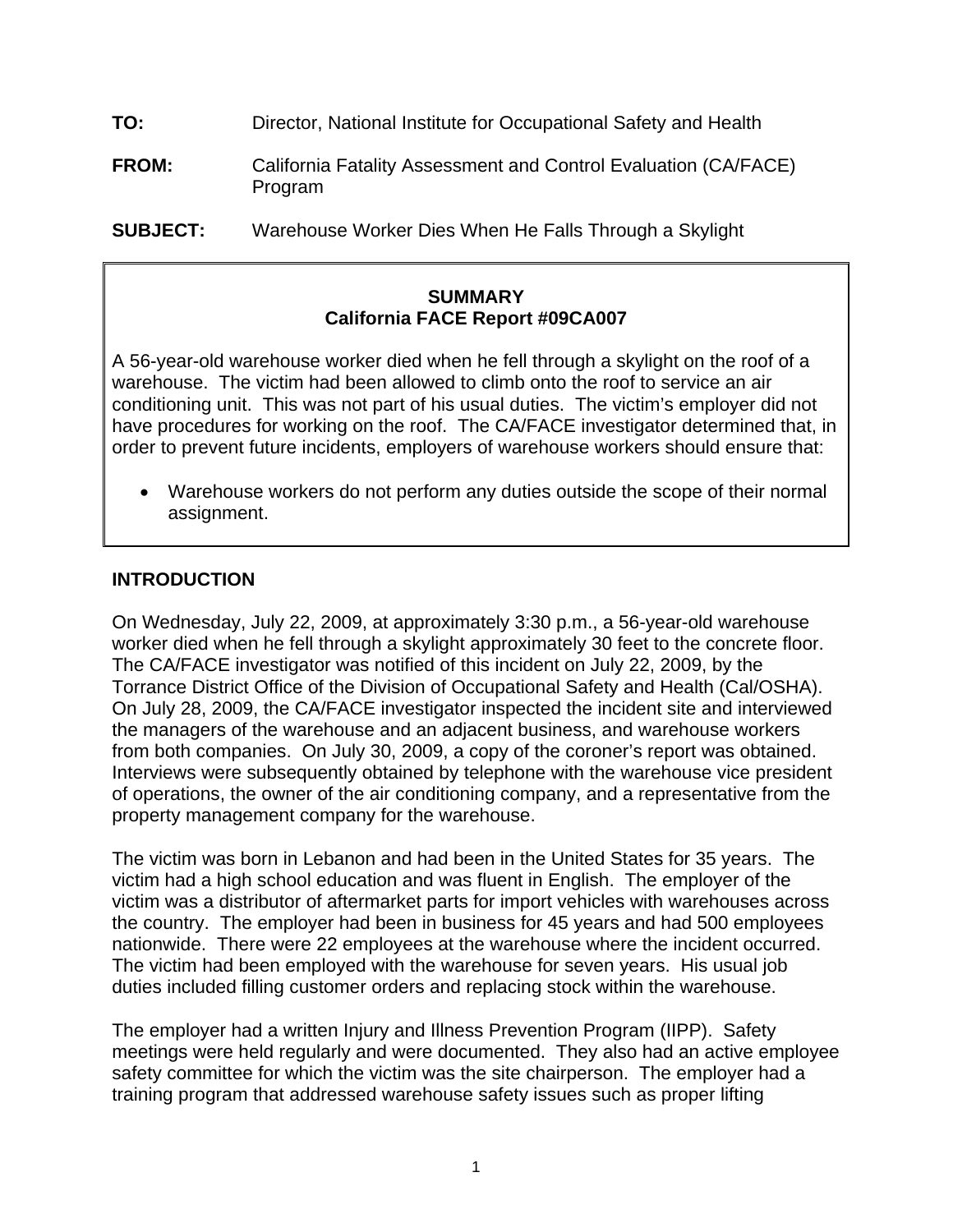techniques, forklift operation, fire extinguisher use, and first aid and emergency response. The training program did not address working on roofs or skylight safety.

## **INVESTIGATION**

The incident scene was the flat roof of a large warehouse occupied by four separate businesses. The roof housed numerous air conditioning units and 35 skylights (Exhibit 1). Access to the roof was obtained by ascending a 10-foot straight ladder from the warehouse floor to the top of an interior office module (Exhibit 9), and then another 20 foot straight ladder to the roof (Exhibit 10). According to the property management company for the warehouse, the roof and its roof-mounted equipment are inspected annually and defective skylights replaced at that time.

On the morning of the incident, a technician from an air conditioning company climbed to the roof to service the air conditioning units. According to the owner of the air conditioning company, the technician shut off the power to one of the air conditioning units and opened the front panel. A swarm of bees came out of the air conditioning unit, and the technician was instructed by his supervisor to get off the roof. The technician informed the manager of the victim that the air conditioning unit was infested with bees and therefore he was not able to service the unit. The victim then offered to climb up to the roof to see if he could service the air conditioning unit and turn it back on. One of the company supervisors agreed that the victim could go onto the roof to service the air conditioning unit. The company manager and the victim climbed to the roof and after walking a short distance they saw the swarm of bees. The manager descended the ladder off the roof, but noticed that the victim did not follow him.

The employees in one of the adjoining businesses in the warehouse heard a loud noise. The manager of this business sent one of their warehouse workers to investigate the source of the sound. A few minutes later, this warehouse worker radioed back to his office for the manager to call 911 as he had found the victim lying injured on the warehouse floor (Exhibit 4). The paramedics and fire department responded within minutes of the call and performed CPR on the victim but were unable to revive him. He was pronounced dead at the scene.

# **CAUSE OF DEATH**

The cause of death according to the death certificate was multiple traumatic injuries.

## **RECOMMENDATIONS / DISCUSSION**

Employers of warehouse workers should ensure that:

### **Recommendation #1: Warehouse workers do not perform any duties outside the scope of their normal assignment.**

 description. The victim was employed as a warehouse worker, and servicing rooftop air Discussion: In this incident, the victim was performing a task that was not part of his job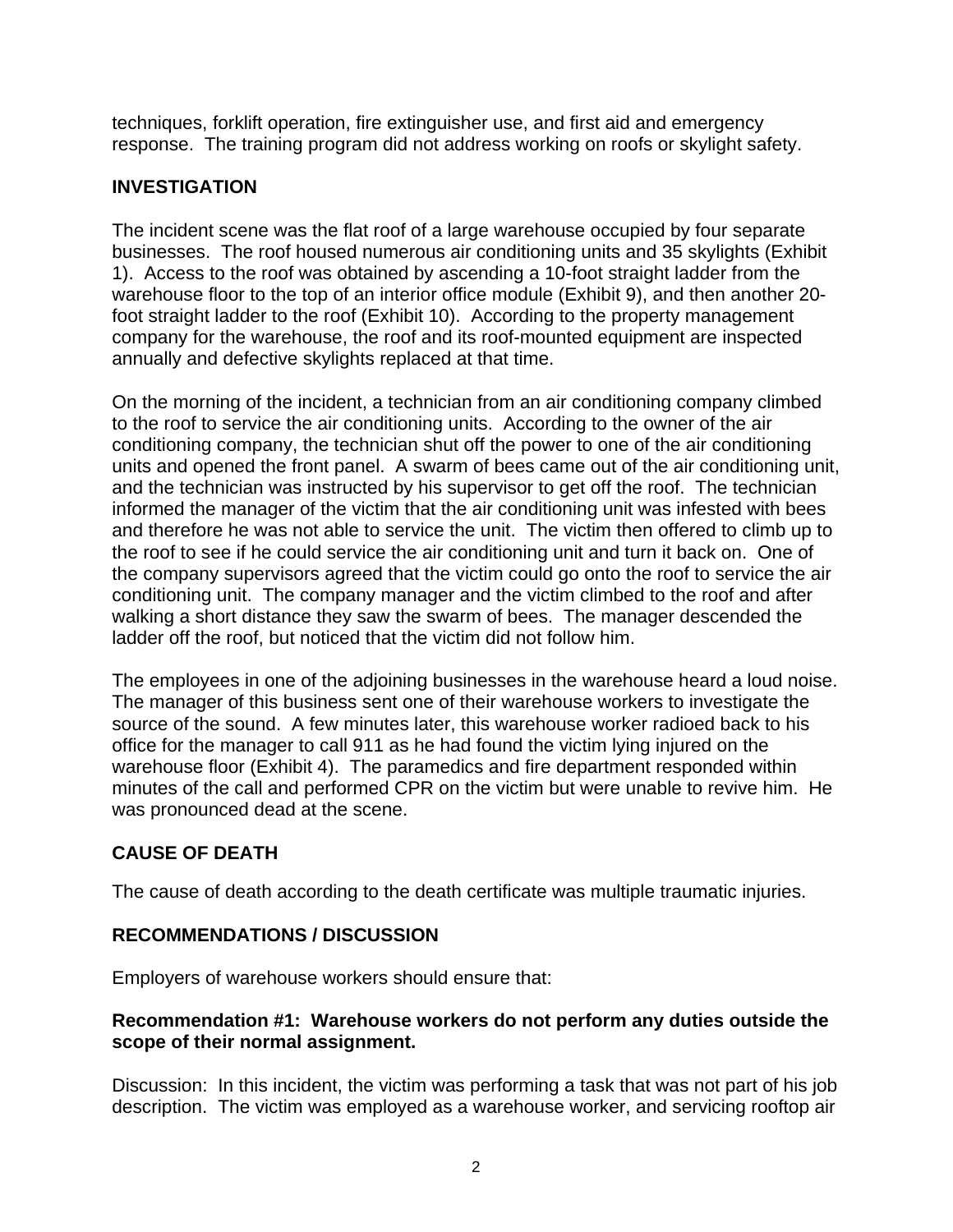conditioning units was not part of his normal assigned duties. The employer did not have any policies or procedures to ensure that workers did not perform hazardous jobs outside of their usual tasks. When the victim requested that he service the air conditioner and go onto the roof, his supervisor allowed him to proceed. Although the incident was not witnessed, the victim likely fell through the skylight after he slipped on the roof or climbed onto, sat, or lay down on the skylight. Servicing of equipment on warehouse roofs should be performed only by qualified technicians who have been trained on appropriate safety procedures. Warehouse employees without this training should not be permitted by their employer to access the roof and thereby place themselves at risk of falls. If the employer had policies and procedures that would have prevented the victim from servicing the air conditioner, this incident would have been prevented.

#### **References:**

**General Industry Safety Orders** Article 2. Standard Specifications. §3209. Standard Guardrails. §3212. Floor Openings, Floor Holes and Roofs. (b) (e) Subchapter 4. Construction Safety Orders

**Construction Safety Orders** Article 24. Fall Protection. §1632. Floor, Roof, and Wall Openings to Be Guarded. §1670. Personal Fall Arrest Systems, Personal Fall Restraint Systems and Positioning Devices.

http://www.aamanet.org/general.asp?sect=1&id=291

http://www.astm.org/DATABASE.CART/WORKITEMS/WK17797.htm

http://www.cdc.gov/niosh/docs/2004-156/

http://www.cdc.gov/niosh/docs/2004-156/ http://www.cdc.gov/niosh/docs/2004-156/<br>3<br>3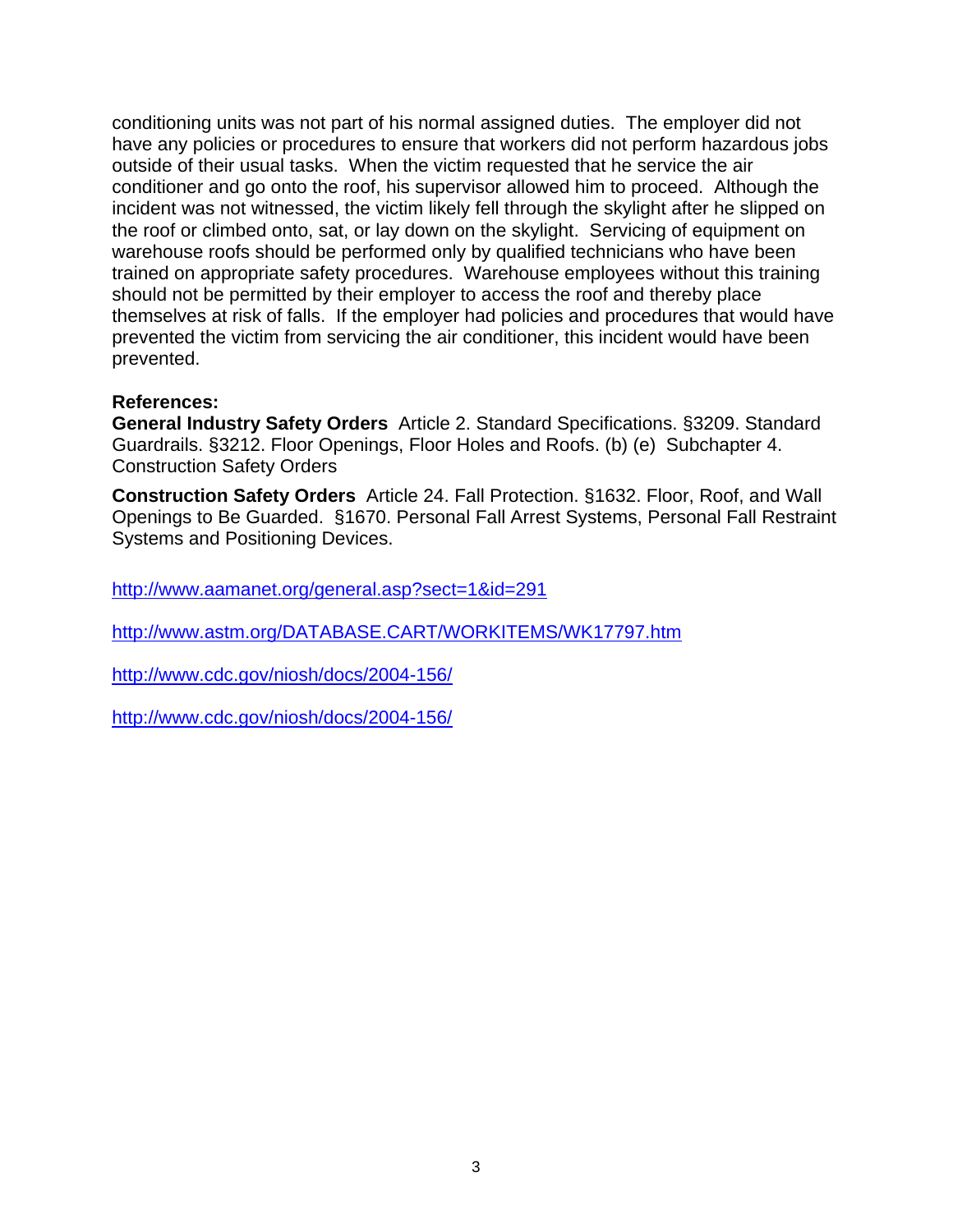# EXHIBITS:



**Exhibit 1. The roof of the warehouse.** 



**Exhibit 2. The skylight the victim fell through.**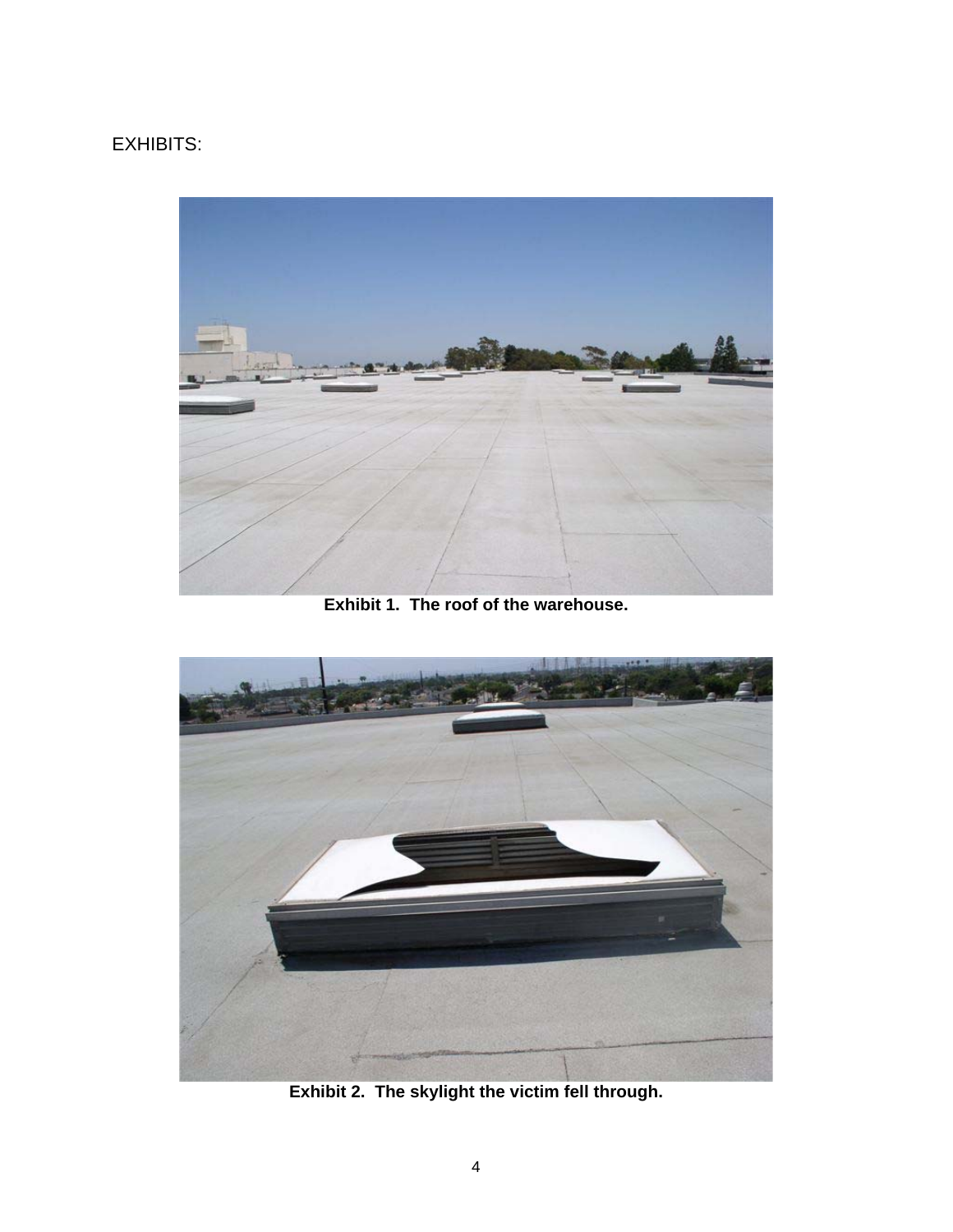

**Exhibit 3. The broken skylight looking up from the warehouse floor.** 



**Exhibit 4. The warehouse floor where the victim landed.**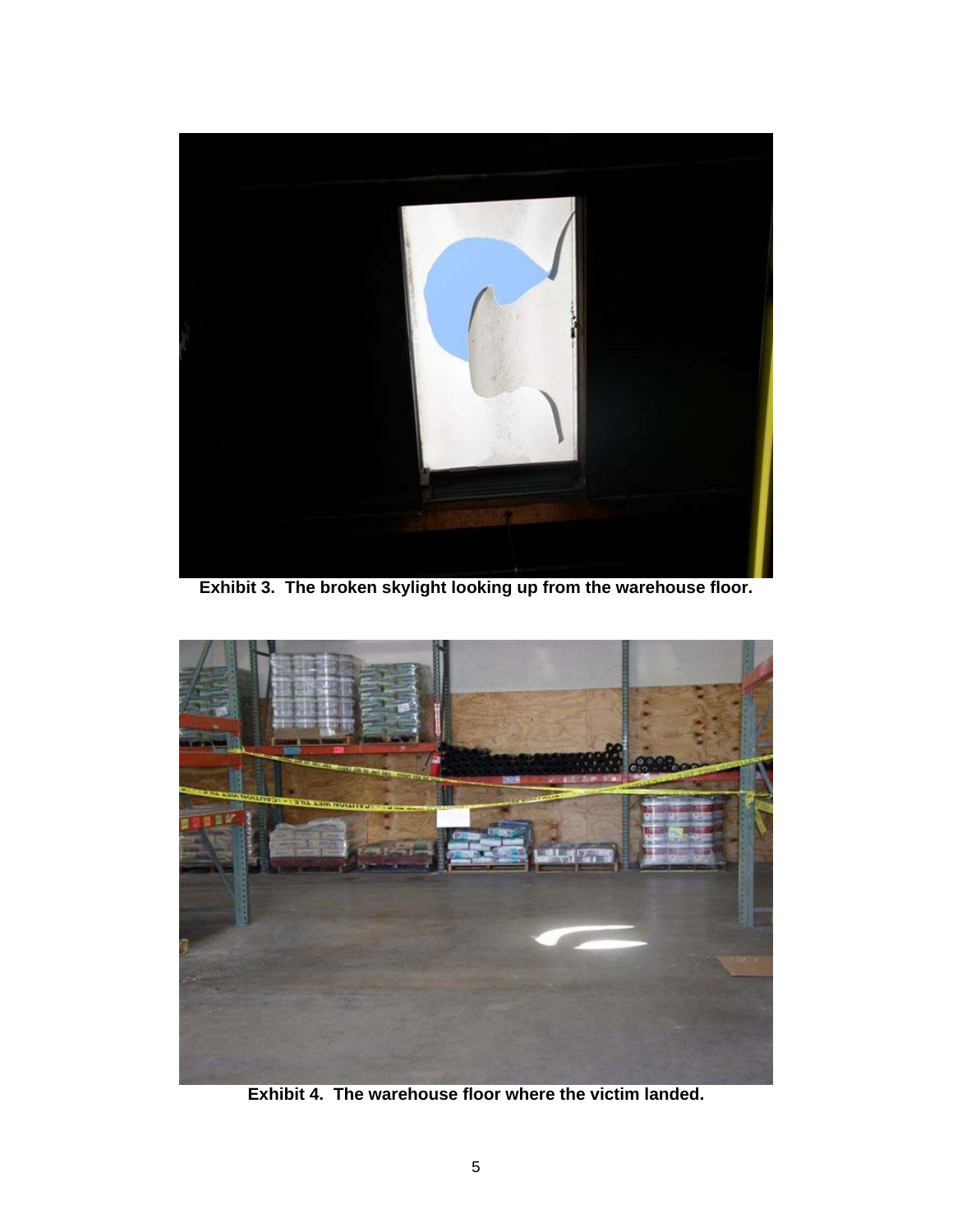

**Exhibit 5. The identification label on the skylight. Exposure to the environmental elements over time has made the label unreadable.** 



**Exhibit 6. The distance between the air condition unit and the skylight.**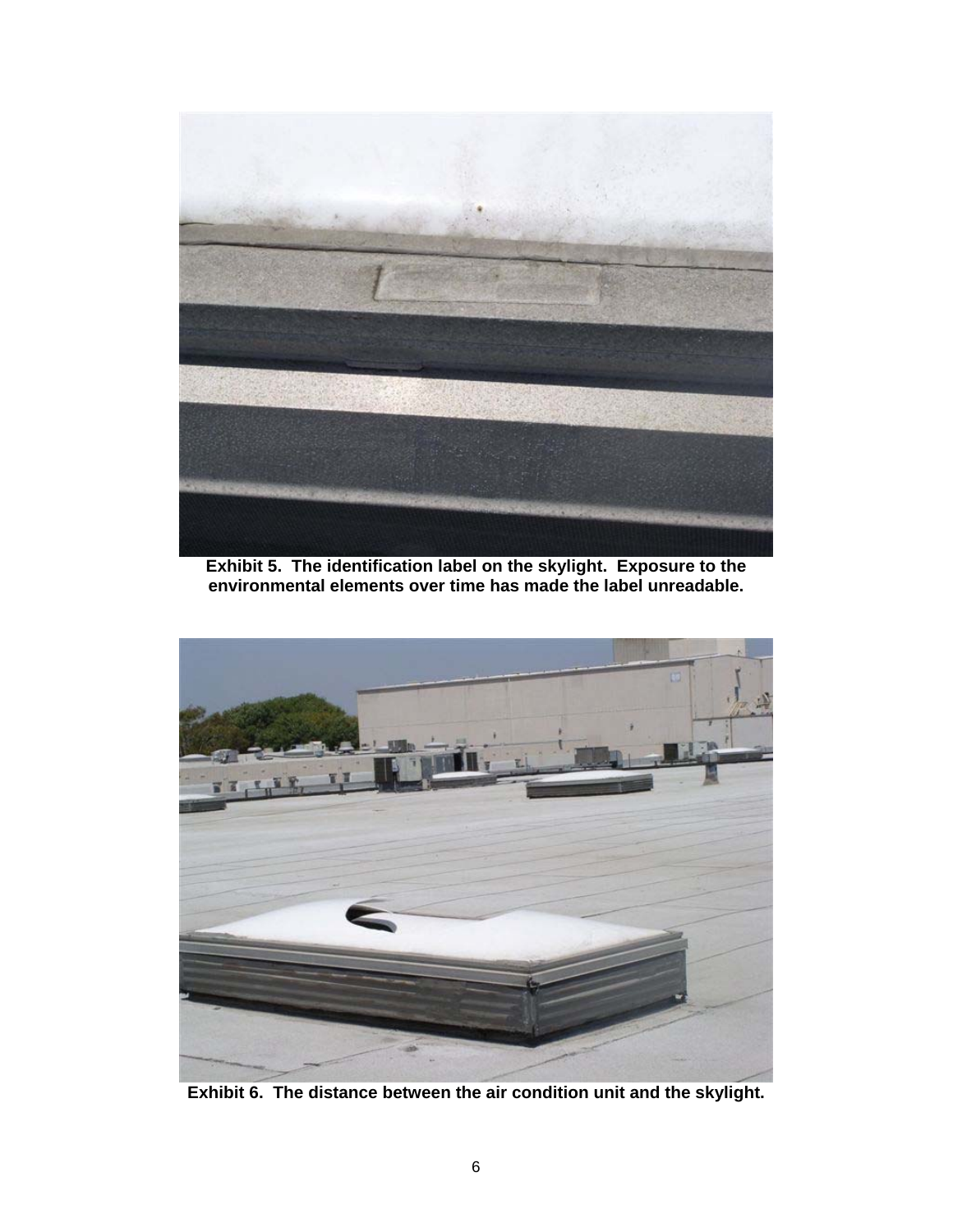

**Exhibit 7. The skylight base was approximately 15 inches tall.** 



**Exhibit 8. The area around the base of the skylight.**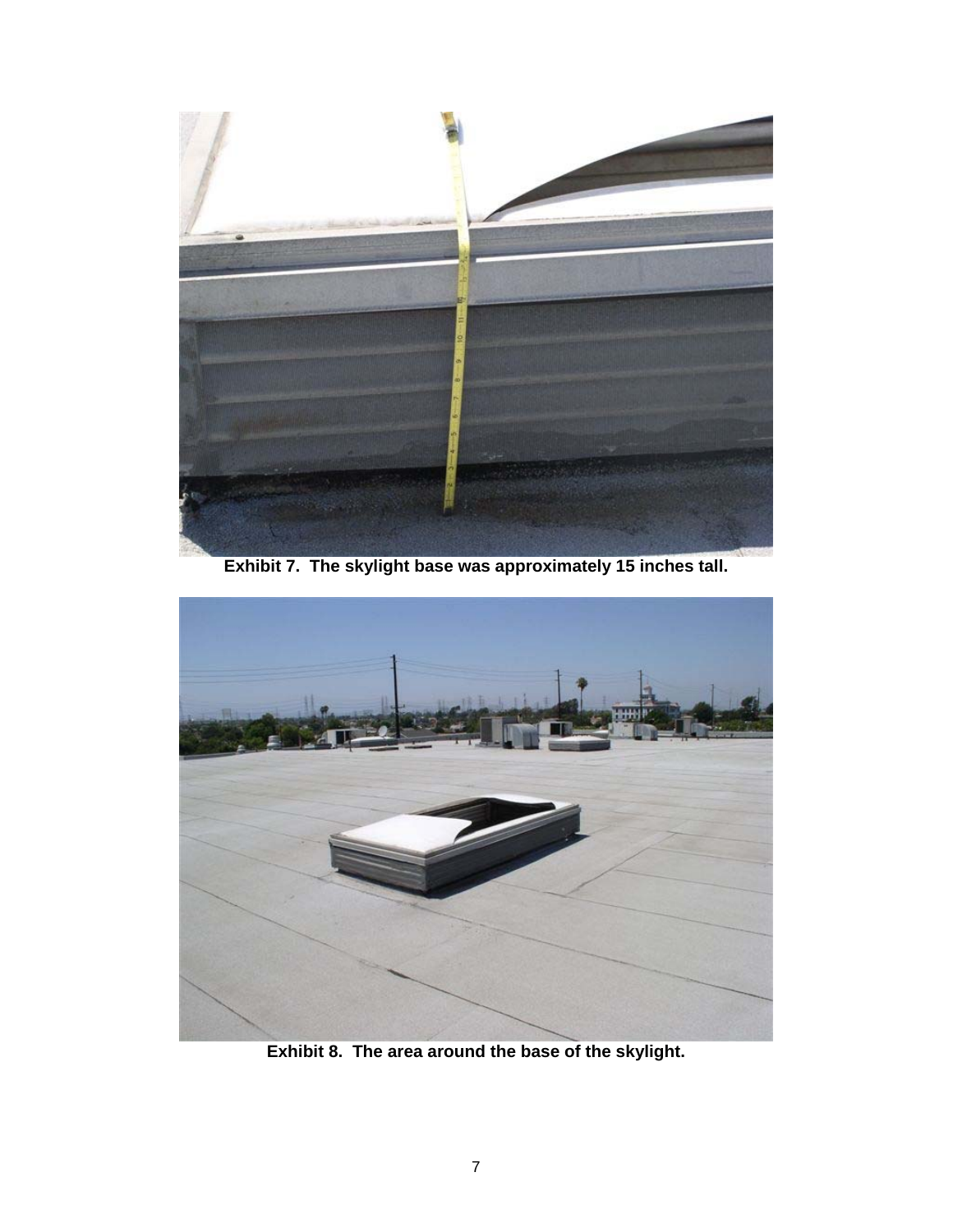

**Exhibit 9. A picture from the top of the first ladder used to gain access to the roof.** 



**Exhibit 10. A picture looking up at the second ladder used to gain access to the roof.**